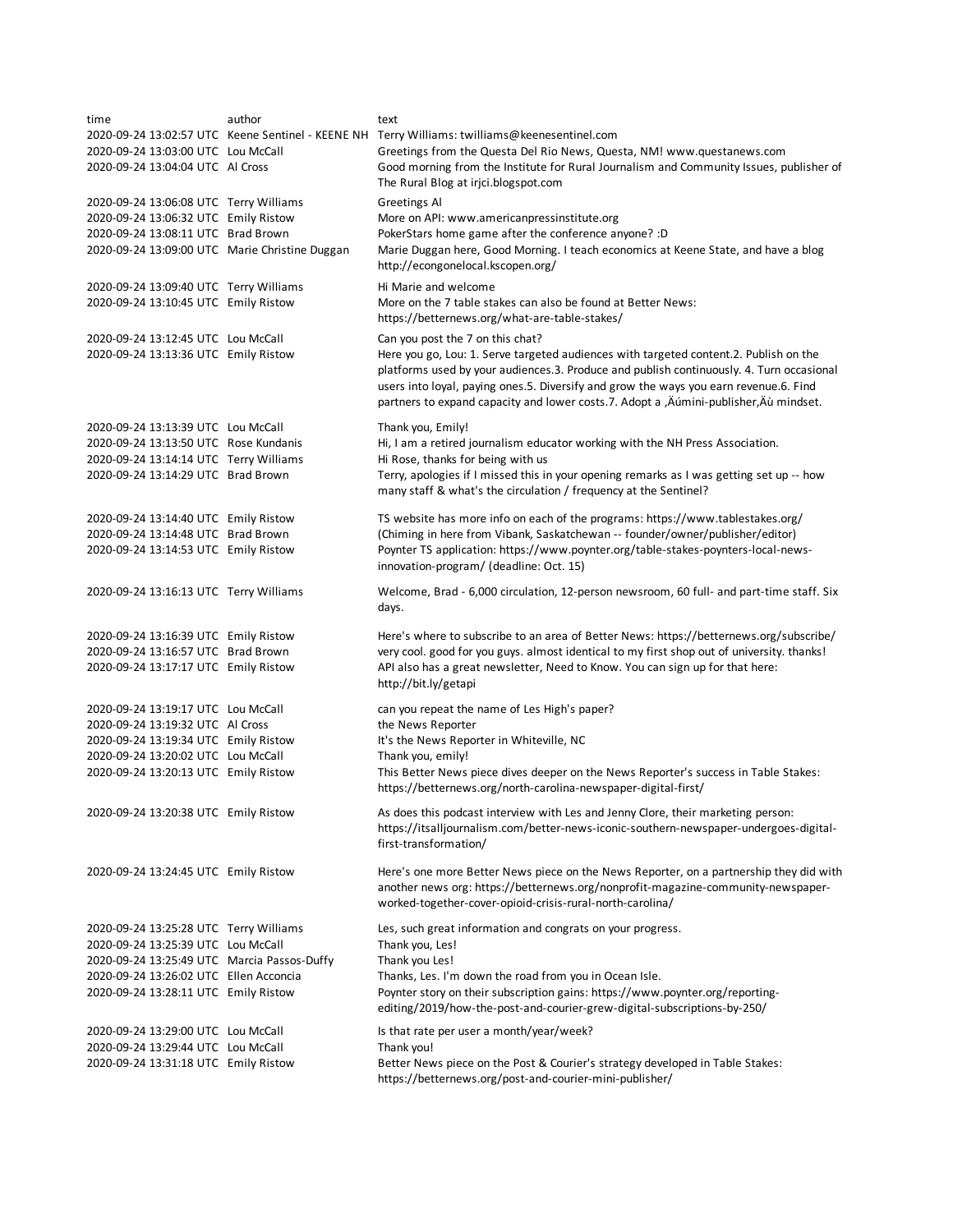| 2020-09-24 13:31:28 UTC Emily Ristow                                                                                         |                                                   | And a podcast interview about their strategy: https://itsalljournalism.com/better-news-<br>post-courier-uncovers-new-revenue-with-mini-publisher-model/                                                                                                                                                                                                                                                                                                    |
|------------------------------------------------------------------------------------------------------------------------------|---------------------------------------------------|------------------------------------------------------------------------------------------------------------------------------------------------------------------------------------------------------------------------------------------------------------------------------------------------------------------------------------------------------------------------------------------------------------------------------------------------------------|
| 2020-09-24 13:32:50 UTC Lou McCall<br>2020-09-24 13:33:04 UTC Emily Ristow<br>2020-09-24 13:33:05 UTC Amy Kovac-Ashley (API) |                                                   | will there be a Q & A? I would like to know more about the newsletter groups<br>Yep, we'll move into the Q&A soon.<br>Yes, we'll be at the Q&A soon                                                                                                                                                                                                                                                                                                        |
| 2020-09-24 13:33:16 UTC Emily Ristow                                                                                         |                                                   | Feel free to drop questions in at any time, though.                                                                                                                                                                                                                                                                                                                                                                                                        |
| 2020-09-24 13:33:18 UTC Lou McCall                                                                                           |                                                   | yay!                                                                                                                                                                                                                                                                                                                                                                                                                                                       |
| 2020-09-24 13:33:57 UTC Marcia Passos-Duffy                                                                                  |                                                   | Tell us more about the "News you can use" that engage people.                                                                                                                                                                                                                                                                                                                                                                                              |
| 2020-09-24 13:36:10 UTC Wendy Knight                                                                                         |                                                   | Autumn, Are you still able to generate sufficient revenue with the virtual events versus the<br>live in-person events?                                                                                                                                                                                                                                                                                                                                     |
| 2020-09-24 13:37:44 UTC Autumn Phillips                                                                                      |                                                   | Wendy - we've had to be creative, but the answer is yes. We launched a drive-in movie<br>event in our parking lot and have relied on sponsorships for video series events, as opposed<br>to tickets.                                                                                                                                                                                                                                                       |
| 2020-09-24 13:40:57 UTC Emily Ristow<br>2020-09-24 13:41:42 UTC Brad Brown                                                   |                                                   | The Record-Journal's Voices project: https://www.myrecordjournal.com/voices<br>Is there one single pillar of this concept any of you would consider most critical to your<br>success? These are all genuinely fantastic ideas & inspiring stories, just thinking as a<br>weekly publication with 2,700 circulation & five employees (only two full-time) it feels like<br>it would be a very long-term project for us to bring the full model to fruition. |
| 2020-09-24 13:42:40 UTC Terry Williams                                                                                       |                                                   | Thanks so much Liz and Autumn; great information, particularly regarding the online<br>subscription growth.                                                                                                                                                                                                                                                                                                                                                |
| 2020-09-24 13:43:31 UTC Liz Gotthelf                                                                                         |                                                   | Good question, Brad. I run a small web-based startup with one employee and a few<br>occasional contributors.                                                                                                                                                                                                                                                                                                                                               |
| 2020-09-24 13:43:51 UTC Terry Williams                                                                                       |                                                   | Brad, Liz, TS is very scalable; happy to chat offline                                                                                                                                                                                                                                                                                                                                                                                                      |
| 2020-09-24 13:44:28 UTC Brad Brown                                                                                           |                                                   | Thanks Terry. Quadtownforum@sasktel.net is my email.                                                                                                                                                                                                                                                                                                                                                                                                       |
| 2020-09-24 13:45:36 UTC Terry Williams                                                                                       |                                                   | OK, let's connect. We're a small operation but have seen similar results to Liz, Autumn and<br>Les.                                                                                                                                                                                                                                                                                                                                                        |
| 2020-09-24 13:47:03 UTC Marcia Passos-Duffy                                                                                  |                                                   | How have small publishers countered the "fake news" culture?                                                                                                                                                                                                                                                                                                                                                                                               |
| 2020-09-24 13:47:58 UTC Emily Ristow                                                                                         |                                                   | More on the "stop doing" method Autumn and Les mentioned:<br>https://betternews.org/milwaukee-journal-sentinel-focused-prioritizing-stop-list/                                                                                                                                                                                                                                                                                                             |
| 2020-09-24 13:49:03 UTC Liz Gotthelf                                                                                         |                                                   | Terry, Brad newsdesk@sacobaynews.com                                                                                                                                                                                                                                                                                                                                                                                                                       |
| 2020-09-24 13:49:39 UTC Brad Brown                                                                                           |                                                   | Thanks Liz!                                                                                                                                                                                                                                                                                                                                                                                                                                                |
| 2020-09-24 13:50:27 UTC Brad Brown                                                                                           |                                                   | Awesome, thanks Les.                                                                                                                                                                                                                                                                                                                                                                                                                                       |
| 2020-09-24 13:57:05 UTC Amy Kovac-Ashley (API)                                                                               |                                                   | A little bit about the funding lab: https://www.localmedia.org/lab-applications-open-today-<br>for-Imas-center-for-journalism-funding/                                                                                                                                                                                                                                                                                                                     |
| 2020-09-24 13:57:53 UTC Emily Ristow                                                                                         |                                                   | And here's more on grant funding from the Raleigh News & Observer:<br>https://betternews.org/raleigh-news-observer-shares-playbook-how-to-write-a-grant-<br>gannett-mcclatchy-table-stakes/                                                                                                                                                                                                                                                                |
| 2020-09-24 14:00:52 UTC Liz White                                                                                            |                                                   | Here's more info about the LMA Journalism Funding Lab:<br>https://www.localmedia.org/lmas-center-for-journalism-funding-names-16-participants-<br>in-first-lab-cohort/                                                                                                                                                                                                                                                                                     |
| 2020-09-24 14:00:54 UTC Liz Gotthelf                                                                                         |                                                   | Will this chat be saved so we can refer to it later?                                                                                                                                                                                                                                                                                                                                                                                                       |
| 2020-09-24 14:02:02 UTC Lou McCall                                                                                           |                                                   | I would love to have all these links to share and keep                                                                                                                                                                                                                                                                                                                                                                                                     |
|                                                                                                                              |                                                   | 2020-09-24 14:02:28 UTC Keene Sentinel - KEENE NH I will try to copy the chat and put it with our materials at the end of the session/event                                                                                                                                                                                                                                                                                                                |
|                                                                                                                              | 2020-09-24 14:03:00 UTC Keene Sentinel - KEENE NH | Also, this session is being recorded so the chat should be visible there as well                                                                                                                                                                                                                                                                                                                                                                           |
| 2020-09-24 14:03:21 UTC Amy Kovac-Ashley (API)                                                                               |                                                   | The Lenfest News Philanthropy Network: https://www.lenfestinstitute.org/news-<br>technology-innovation/lenfest-institute-announces-launch-of-lenfest-news-philanthropy-<br>network/ (just launched)                                                                                                                                                                                                                                                        |
| 2020-09-24 14:03:55 UTC Emily Ristow                                                                                         |                                                   | Here's a link to the Post & Courier's "We the Women" series:<br>https://www.postandcourier.com/wethewomen/                                                                                                                                                                                                                                                                                                                                                 |
| 2020-09-24 14:04:52 UTC Liz Gotthelf                                                                                         |                                                   | Great, thanks                                                                                                                                                                                                                                                                                                                                                                                                                                              |
| 2020-09-24 14:08:28 UTC Wendy Knight                                                                                         |                                                   | Excellent points about trying out new ideas, and then being able to abandon the ideas that<br>aren, Äôt working.                                                                                                                                                                                                                                                                                                                                           |
| 2020-09-24 14:09:07 UTC Nancy Crevier                                                                                        |                                                   | Thank you to presenters and those who commented.                                                                                                                                                                                                                                                                                                                                                                                                           |
| 2020-09-24 14:37:11 UTC Lou McCall                                                                                           |                                                   | I would like to know Tracy and her contact info, our papers have a lot in common!<br>news@questaedf.com                                                                                                                                                                                                                                                                                                                                                    |